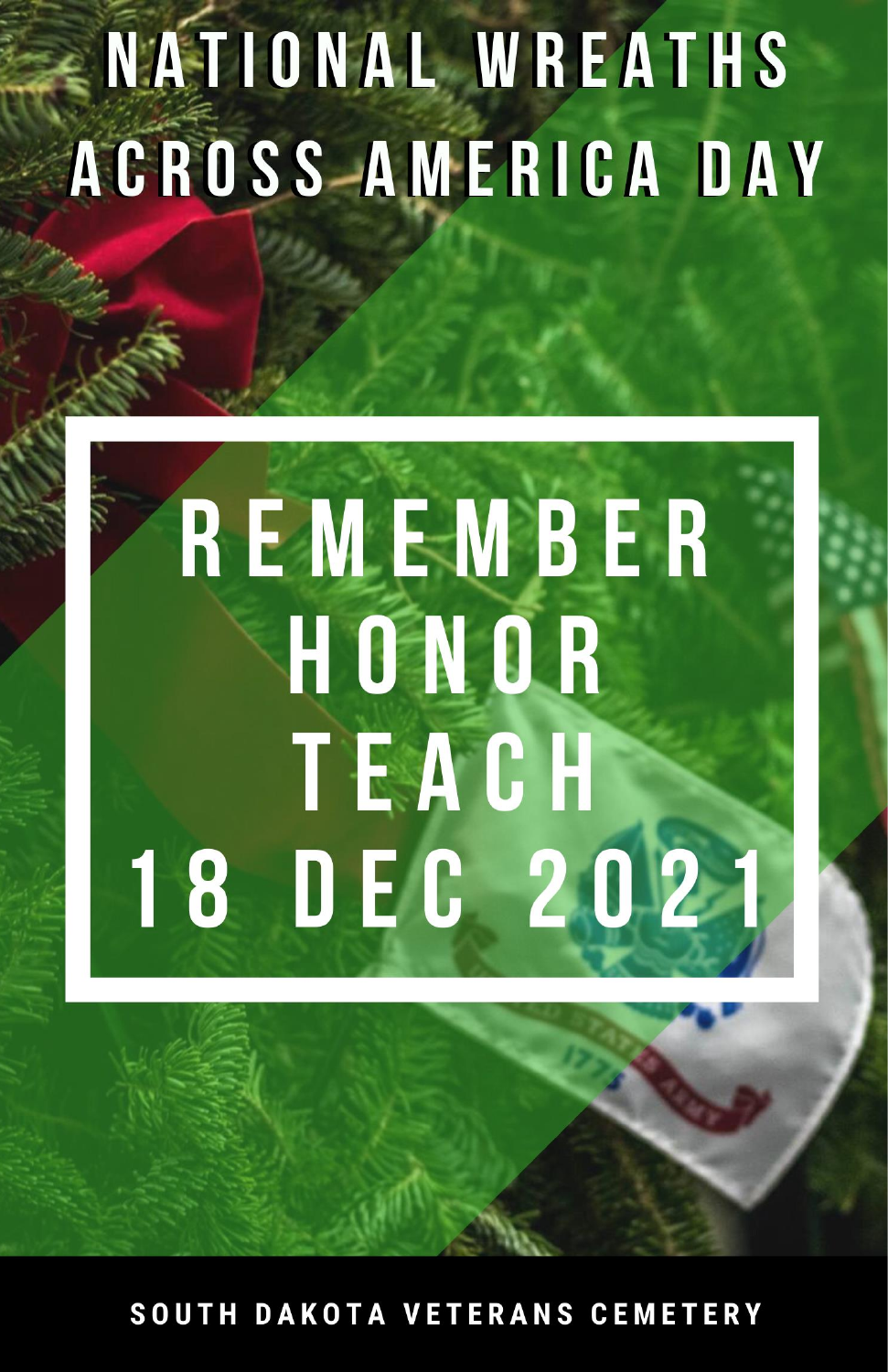

### **WREATHS** across AMERICA **Welcome to the South Dakota Veterans Cemetery Wreaths Across America Day Ceremony & Wreath Laying 1100 – 18 DEC 2021**

Welcome & National Moment of Silence *Aaron Van Beek, South Dakota Veterans Cemetery Wreaths Across America Director*

Presentation of the Colors\*

*National Anthem*\*

Pledge of Allegiance\*

Invocation

Wreaths Across America Director Address

Cemetery Director Address *Erin Brown, South Dakota Veterans Cemetery Director*

Armed Forces Wreath Presentations **Army, Marines, Navy, Air Force, Space Force, Coast Guard, Merchant Marines**

POW/MIA Wreath Presentation

Guest Speakers

Final Address

21 Gun Salute & *Taps*\*

Retirement of the Colors\*

**\* = please stand if you are able**

**GRAVE SPECIFIC requests have been marked with a BLUE flag. We ask that these wreaths be left for the families that sponsored their loved ones and honor another Veteran laid to rest in the cemetery.**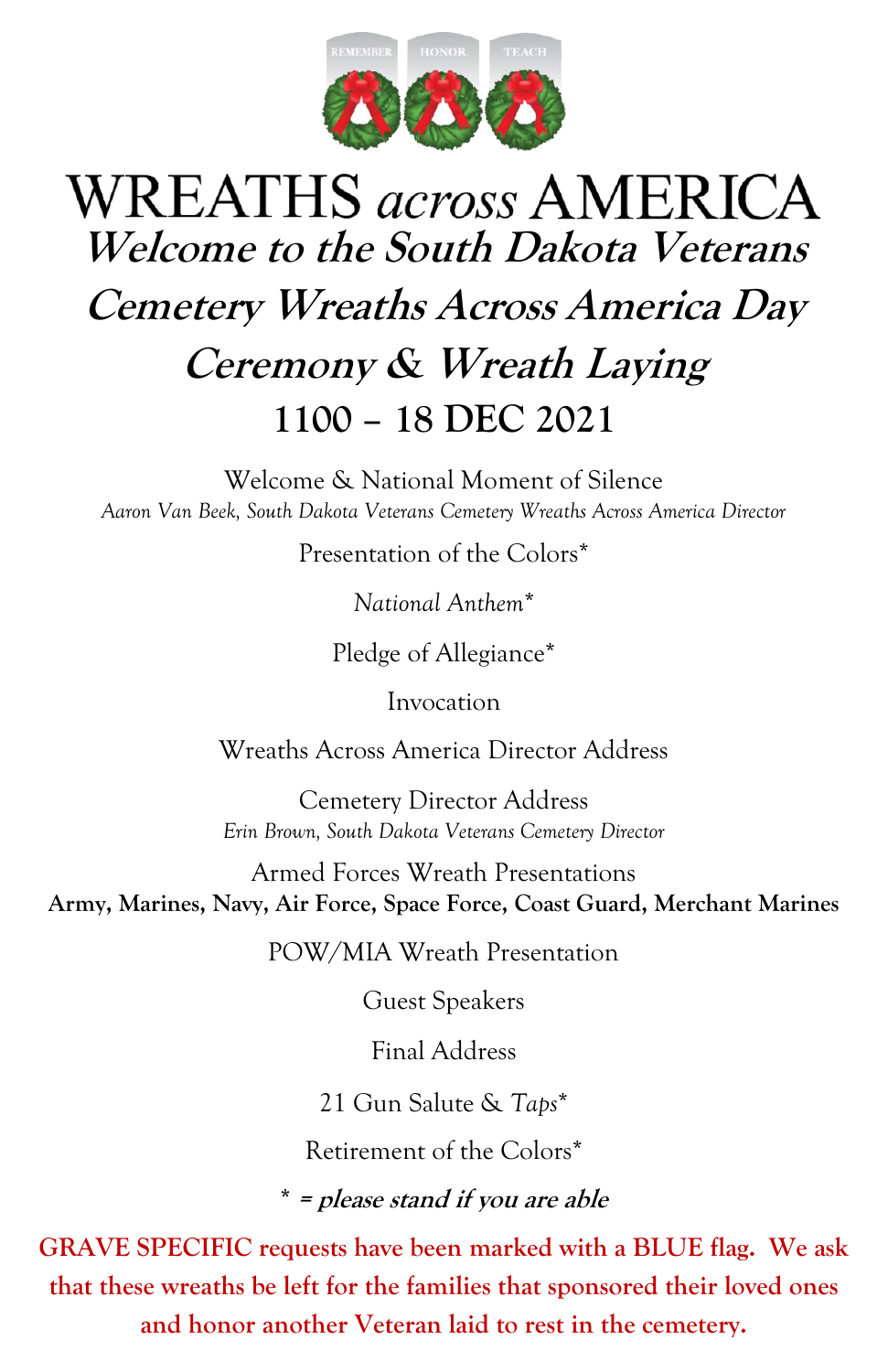### **THINGS TO KNOW FOR TODAY'S WREATH PLACEMENT:**

- 1. Remembrance Wreaths are in boxes throughout the cemetery.
- 2. Please do not drive your personal vehicle through the cemetery until all wreaths have been placed.
- 3. Please start with only one wreath to allow all those in attendance the opportunity to honor a Veteran today.
- 4. The red bow should be at the top of the wreath when placed against the stone.
- 5. **BLUE FLAGS** mark graves of Veterans whose family have requested to place the wreath. Please take a moment to say the name of the Veteran laid to rest there but do not place a wreath to allow the family time with their loved one.

**We thank you for your cooperation and for helping us Remember, Honor, and Teach through today's ceremony and wreath placing.**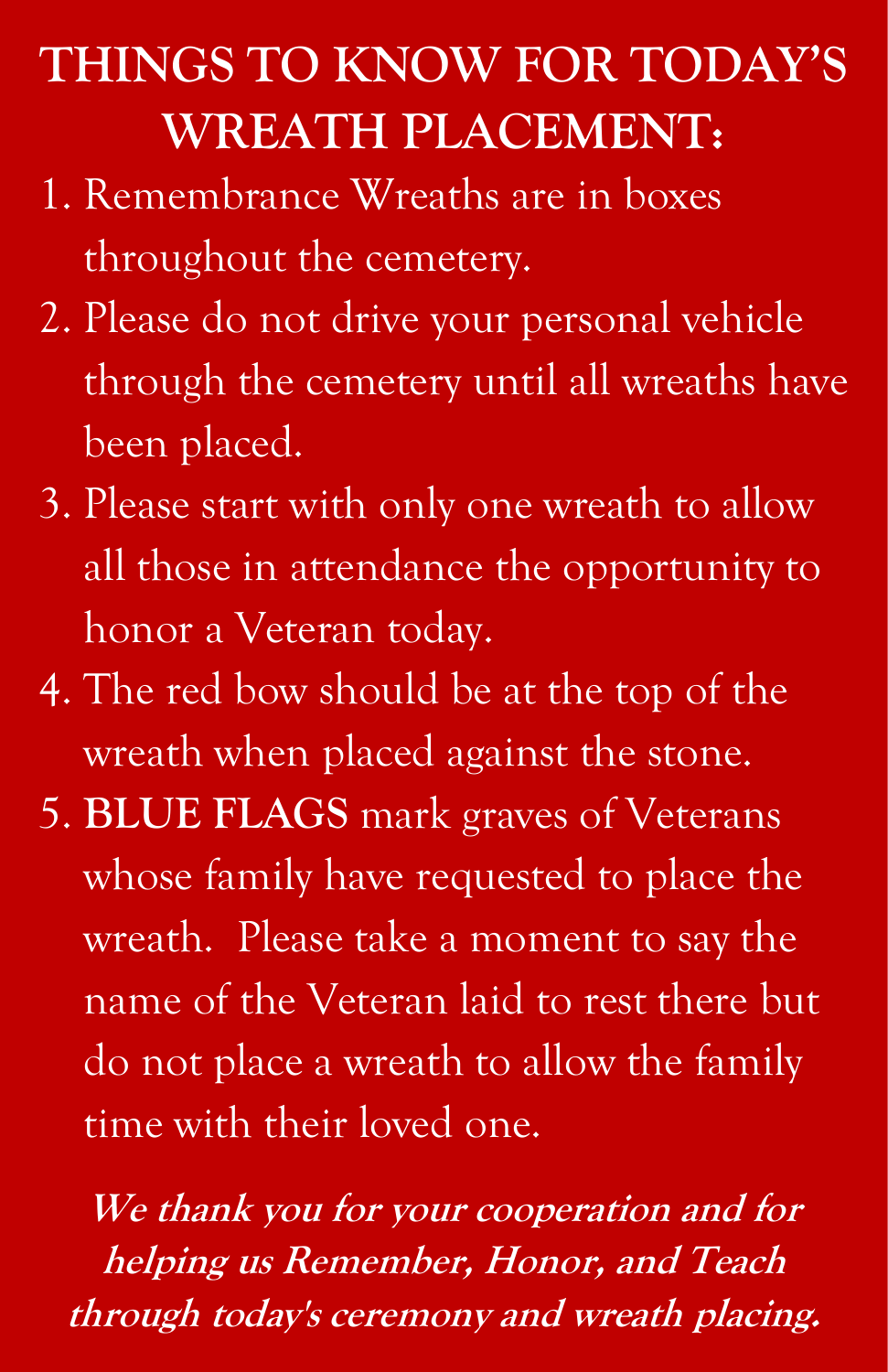## **INDIVIDUAL & FAMILY SPONSORS**

*Jim & Kathy Bahnson Family of Wright A Bailey P Beckman Randy Blackburn Carrie Bornitz Linda Brady Rodney Brudvik Sheryl Curl Cara Lee Davis Trent Day Julie Decker Bill Dreyer Dallas Faas Ron & Elaine Frary Frances Getz Mildred Hicks Richard Hohn Janelle Johannesen Sharron Johnson Deane Kelly Kim Kinderman Bart & Linda Laber Shane & Jill Lamer*

*Michelle Larsen Linda LeBorgne Karen Lindgren Jean Luther Cindy Maffei Connie McLaughlin Patrick McVay Kate Miller Janice Nolen Tara Padilla Josheph Palmiotto Janice Pierson & Family Nettie Sawatzky Mary Schrader Stuart & Janelle Schubloom Robert & Charity Small Sue Smith Laurel Stringer Sheri Thomas Aaron VanBeek Terry & Vickie Vellek Elizabeth Zielenski Anonymous Sponsor (5)*

**We apologize if we inadvertently missed a sponsor. Sponsors were current as of November 27, 2021**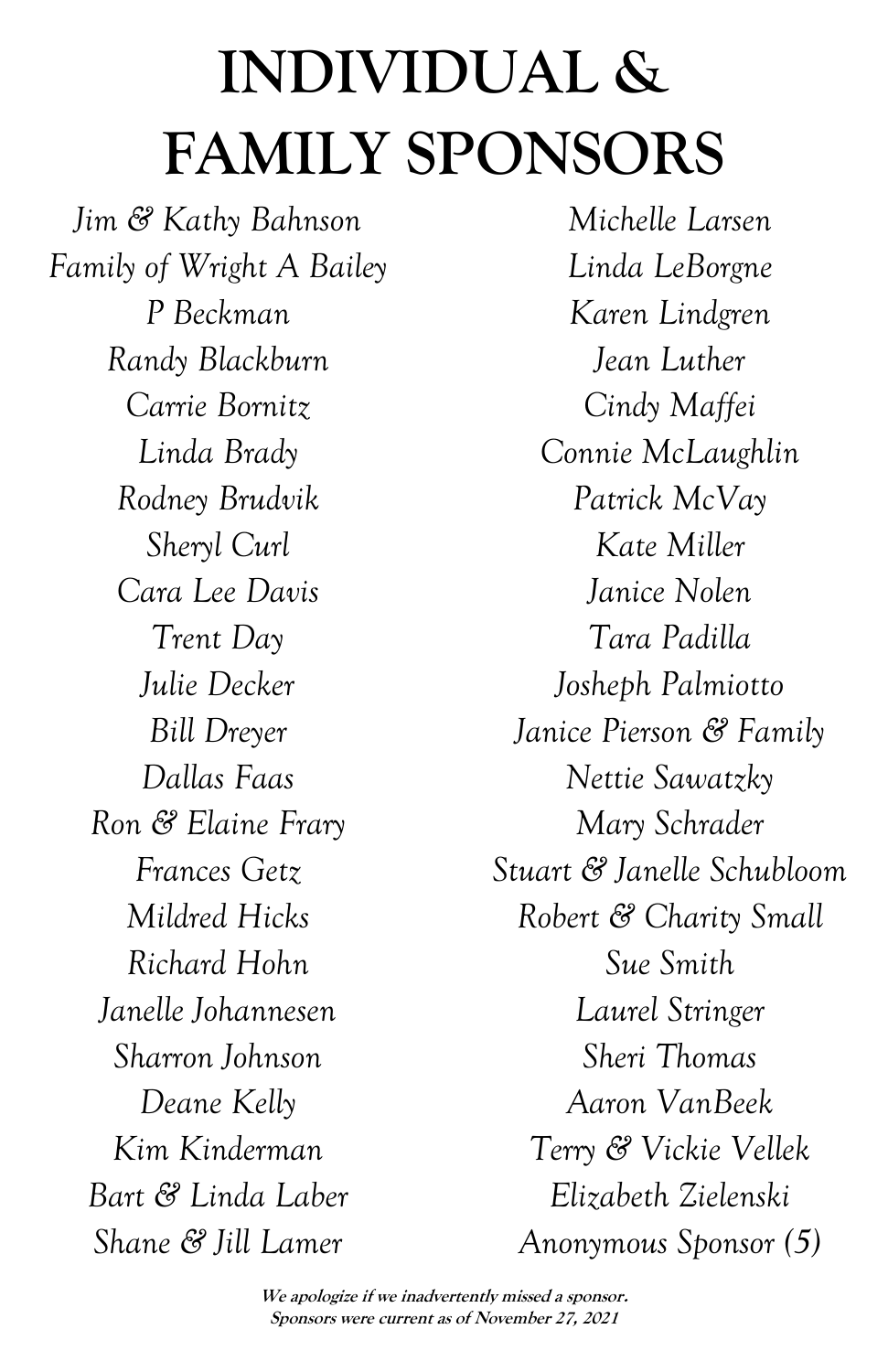## **BUSINESS & ORGANIZATION SPONSORS**

*American Legion Post 174 American Legion Riders Post 15 Chapter 2 The Barrel House Dakota Marine Corps League Detachment 659 Disabled American Veterans, Arthur H Muchow Chapter Dog Days Hotel and Day Camp Military Order of the Purple Heart Chapter 5355 Paralyzed Veterans of America North Central Chapter South Dakota Veterans Service Officers Association VFW Auxiliary Lincoln Unit 3164 VFW Post 6436 VFW Three Rivers Post 4726 Vietnam Veterans of America Chapter 959 Wagner American Legion Post 11*

**We'd like to thank the Lincoln County Composite Squadron Civil Air Patrol and Elise Honors for collecting sponsorships alongside their regular fundraising this year.**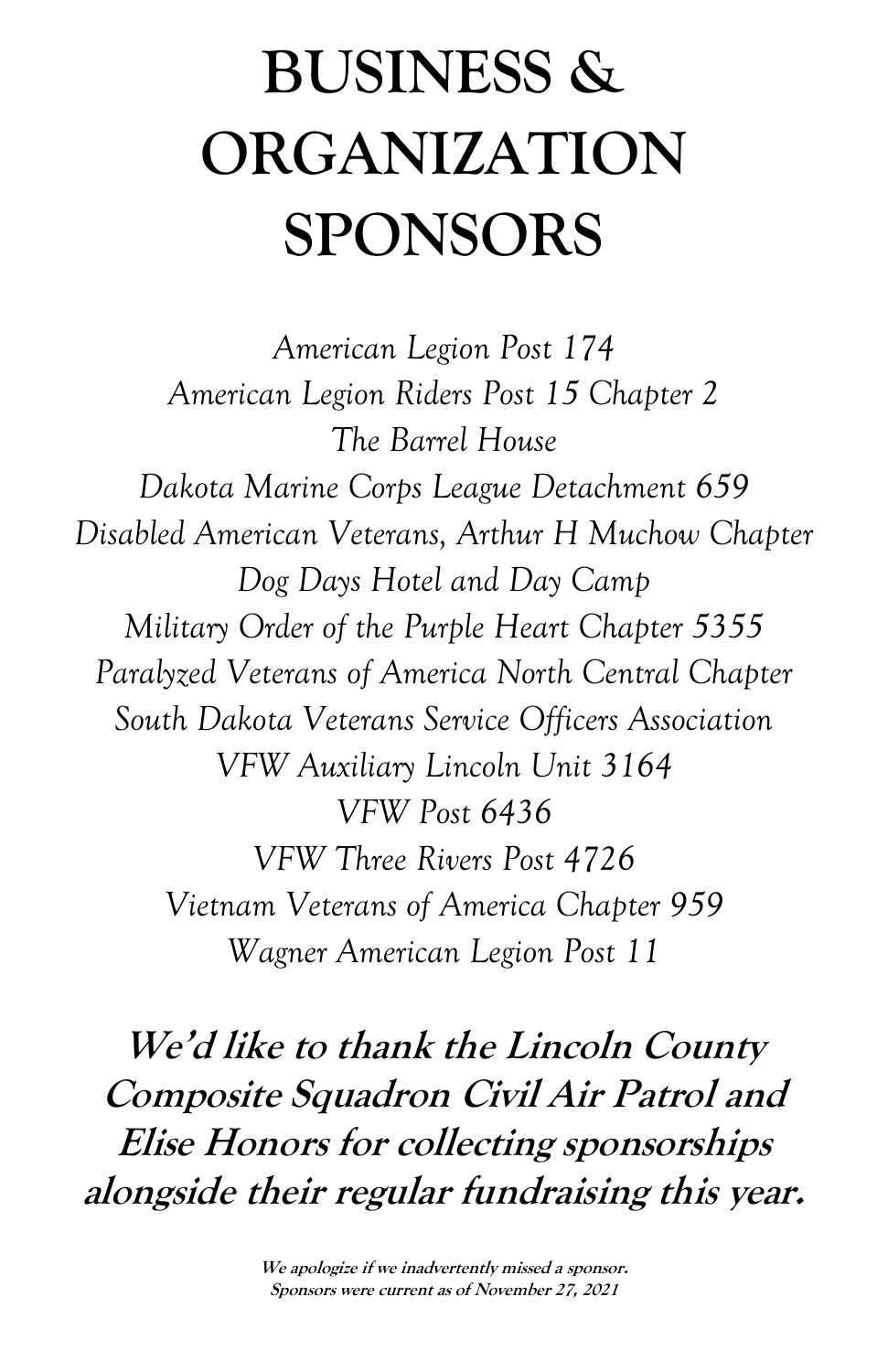### **THE STORY BEHIND WREATHS ACROSS AMERICA**

The tradition of laying wreaths to honor our veterans during the holiday season began in 1992, when Morrill Worcester of Worcester Wreath Company (Harrington, Maine) was stuck with a number of extra wreaths at the close of the holiday season. Remembering a boyhood trip to the Nation's Capital, and the sacred grounds of Arlington National Cemetery, he donated 5,000 wreaths to be placed at the headstones of an older section of the cemetery.

What began as one man's gesture, has now grown into a national movement - when in 2007 Wreaths Across America was formed as a non-profit. Today, more than 3,000 locations participate on a Saturday in December in laying the wreaths out of remembrance and respect for our nation's brave servicemen and women. In 2021, the South Dakota Veterans Cemetery was officially opened on Memorial Day with burials beginning within the week after. Midwest Honor Flight partnered with Wreaths Across America in 2021 to bring this program to our local Veterans whose final resting place is within these hallowed grounds. Sponsorships are 100% taxdeductible allowed by law.

"It's more than simply decorating graves," said Midwest Honor Flight President Aaron Van Beek. "It's a silent message to all Veterans, their families, and those currently serving that we will REMEMBER their service, we will HONOR their lives, and we will TEACH future generations the importance of citizenship and how our freedoms have been preserved over time."

We understand we have Veterans Day in the fall and Memorial Day in the spring, but our service members sacrifice their time and safety every single day of the year to preserve our freedoms. In many homes, there is an empty seat for one who is serving or one who made the ultimate sacrifice for our country. There is no better time to express our appreciation than during the hustle and bustle of the holiday season.

Join us again next year with a sponsorship or volunteer on Saturday, December 17, 2022 at 11:00 AM for the 2022 National Wreaths Across America Day right here at the South Dakota Veterans Cemetery. Thank you for your attendance today, safe travels wherever you go, blessings to you and your family this holiday season, and may God continue to bless our Veterans and our United States of America.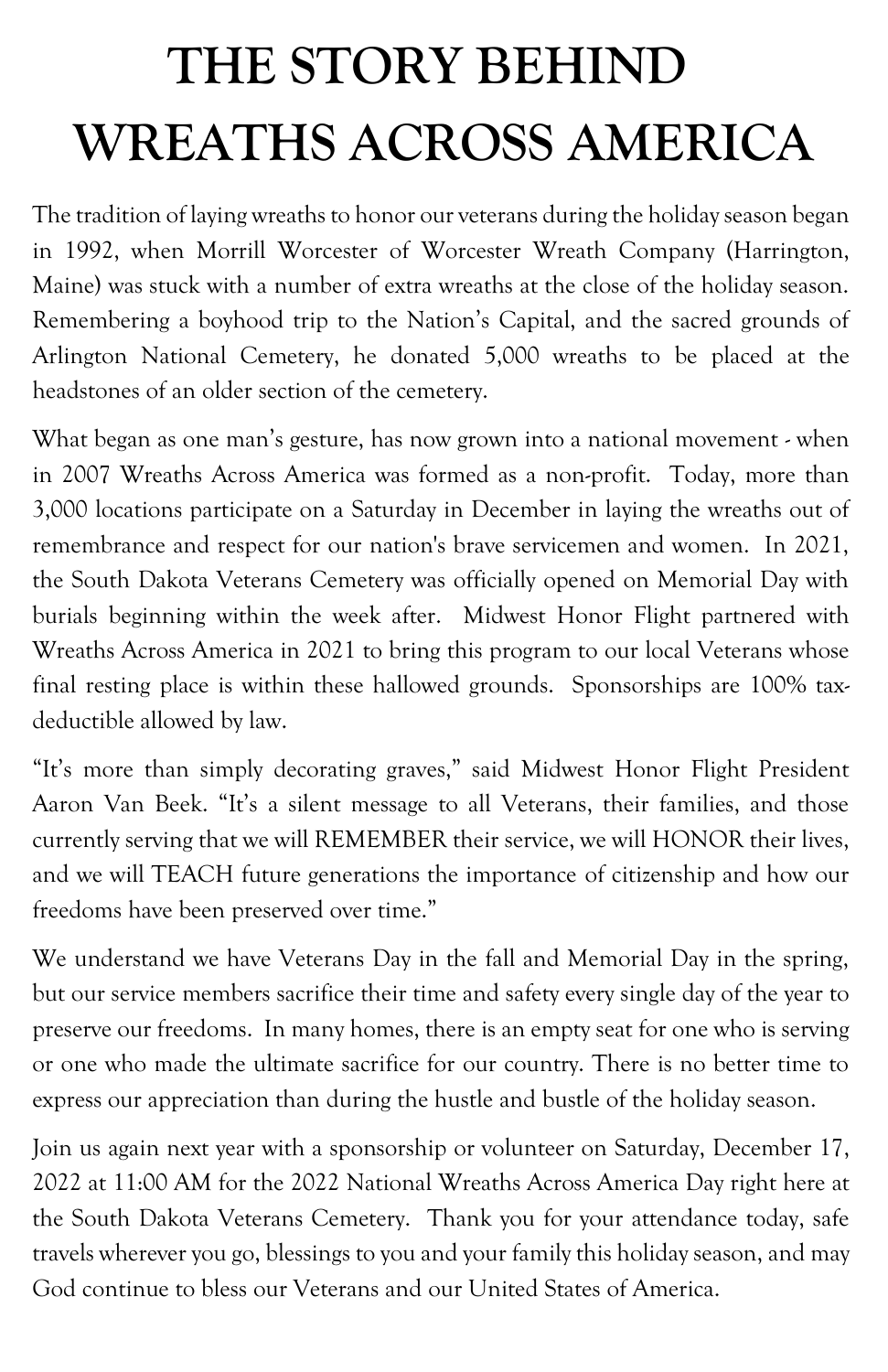#### 2022 Wreath Sponsorship Form

Please postmark all sponsorships by Saturday, November 19, 2022 to be received in time for this year's ceremony.

| Name or Company* |  |
|------------------|--|
|------------------|--|

Email

Midwest Honor Flight and Wreaths Across America do not sell, rent, or otherwise disclose any personal information. \*Name or company line above will be used to list you as a sponsor in the program.

#### **Wreath Sponsorship**

| Sponsorship Type                                                         | Price      | Quantity | Total |
|--------------------------------------------------------------------------|------------|----------|-------|
| Individual $= 1$ Wreath                                                  | \$15.00    |          |       |
| Family $=$ 4 Wreaths                                                     | \$60.00    |          |       |
| Small Business = $10$ Wreaths                                            | \$150.00   |          |       |
| Corporate $= 100$ Wreaths                                                | \$1,500.00 |          |       |
| Patriot Pair = $1$ Wreath Shipped to<br>you, 1 Wreath to honor a Veteran | \$50.00    |          |       |
| Grand Total Due Payable to Wreaths Across America:                       |            |          |       |

If you would like to sponsor using a secure, online credit card transaction, please visit our website at: www.midwesthonorflight.org/wreaths

#### Remembering a Veteran...

Grave specific requests can be listed below. Donations without grave specific requests or if there are more wreaths sponsored than specifics will go towards other veterans. Please include their section and row below.

We/I plan to attend the ceremony on Saturday, December 17, 2022 AND place the above wreath(s).

We/I request to have a volunteer place the above wreath(s).

| Make checks payable to: Wreaths Across America                         | Send form and payment to: Midwest Honor Flight |                        |
|------------------------------------------------------------------------|------------------------------------------------|------------------------|
| Find us on Facebook: facebook.com/sdveteranscemeterywaa                |                                                | PO Box 22              |
| Find out more about our program: <i>midwesthonorflight.org/wreaths</i> |                                                | Sioux Center, IA 51250 |